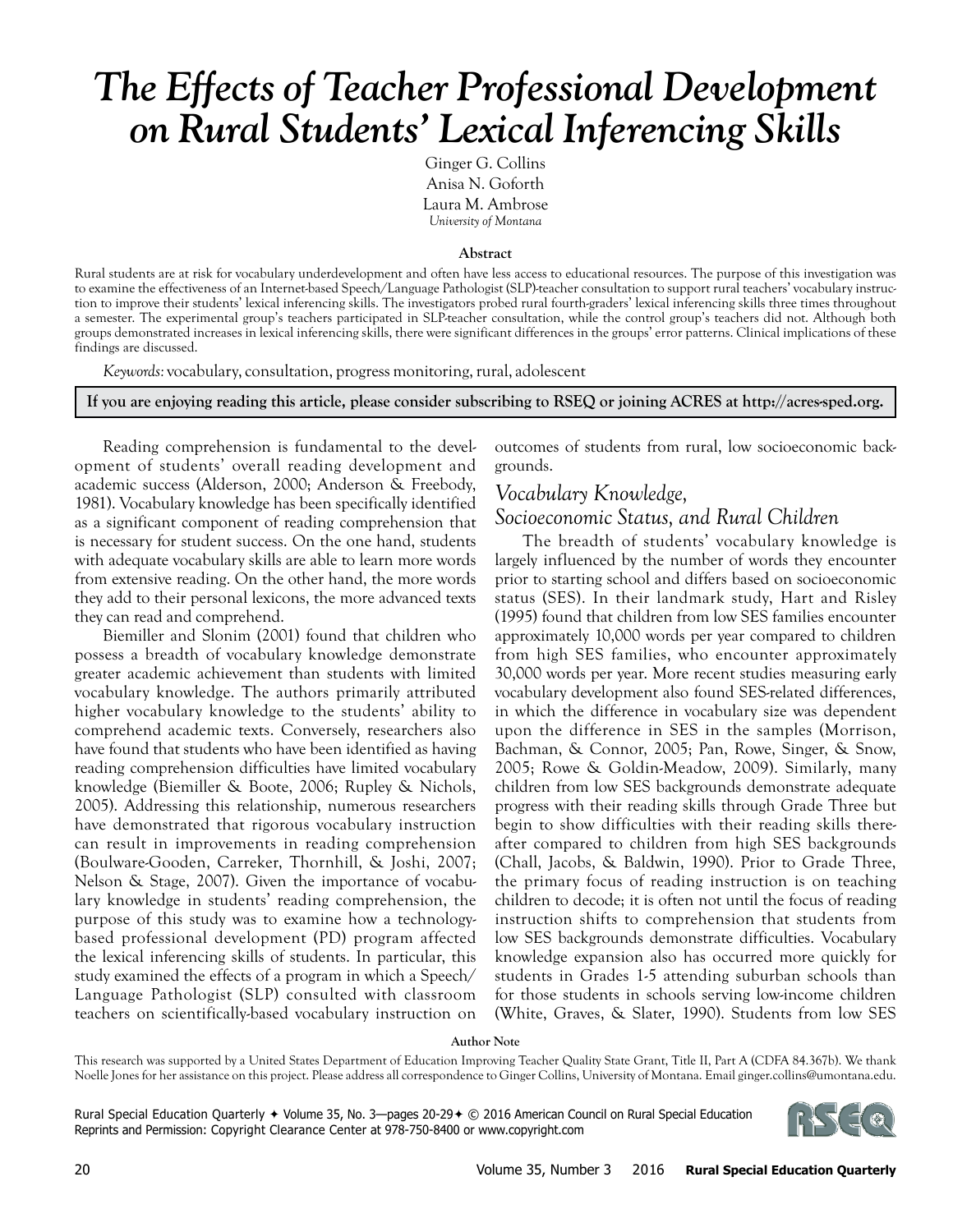backgrounds, therefore, are more likely to disproportionately demonstrate late-emerging reading difficulties than same-aged peers from higher SES backgrounds (Kieffer, 2010).

In addition to the clear link between low SES and vocabulary development, research also has linked rurality and reading outcomes. Although rural school districts comprise nearly 57% of operating school districts in the United States (U.S. Department of Education, Institute of Education Sciences [IES], 2013), not many studies specifically have examined the academic performance of rural children compared to urban or suburban children. Nationwide, rural fourth graders performed as well as urban fourth graders but not as well as suburban fourth graders (U.S. Department of Education, IES, 2011). Furthermore, studies have suggested differences in academic outcomes among rural and urban children, with rural children underperforming in reading and math compared to urban or suburban children (Miller & Votruba-Drzal, 2013). Even when accounting for families' demographic and socioeconomic differences, rural children had fewer stimulating materials and experiences, while their parents held lower expectations for their academic attainment (Miller & Votruba-Drzal).

There are limited research studies that specifically have examined the association between school location (e.g., rural, urban, suburban) and vocabulary outcomes. Given that there is such a large population of children attending rural schools and that one-fifth of rural children live in poverty (Economic Research Service [ERS], 2012), it is likely that these children are at risk for vocabulary underdevelopment. That is, studies already have shown that children from low SES backgrounds are at risk for early vocabulary underdevelopment, which places these children at higher risk for poor reading comprehension. In addition, teachers in rural school districts have limited access to PD programs that would better equip them to foster vocabulary development in their students. Thus, educators and researchers should investigate how to integrate vocabulary-learning strategies into classroom instruction with this at-risk population to prevent academic failure.

## *Teacher Knowledge of Vocabulary Learning and Instruction*

Although there are a number of scientifically based methods of teaching vocabulary to address vocabulary knowledge during reading instruction, many teachers report that they received little or no preservice training in these methods (Mather, Bos, & Babur, 2001), and investigations of school curricula have shown that there is little emphasis on the acquisition of vocabulary (Biemiller, 2001; Pearson, Hiebert, & Kamil, 2007). Methods of vocabulary instruction are based on knowledge of English language structure (e.g., morphology, syntax), but teacher training often does not involve adequate instruction about these aspects of English language knowledge (Vellutino, Scanlon, & Jaccard, 2003).

Schools of education may not be providing their pre-

service teachers with basic knowledge of literacy skills, including vocabulary instruction (Walsh, Glaser, & Wilcox, 2006). Other school professionals, such as SLPs, receive extensive training in language structure, the basic knowledge needed for literacy skills to develop, and assessment of literacy skills. Thus, collaboration and consultation between the SLP and classroom teacher could prove to be a powerful partnership in the identification and remediation of reading deficits.

## *Consultative Model of SLP Using Response to Intervention (RTI)*

**RTI and progress monitoring.** RTI is a multi-tiered system of service delivery that allows for the frequent and early identification of students and promotes the use of high quality, evidence-based instruction. Progress monitoring typically uses curriculum-based measures (CBMs), such as the *Dynamic Indicators of Basic Early Literacy Skills* (DIBELS; Good & Kaminski, 2008), because they can be administered frequently and repeatedly over time (Deno, 1985) and have been shown to be good indicators of elementary students' overall academic performance to inform teacher's instruction (Fuchs & Fuchs, 2008).

While most CBMs are used for basic early literacy skills, mathematics, or writing, some researchers have developed content-specific CBMs, such as those for social studies (Espin, Shin, & Busch, 2005) and sciences (Johnson, Semmelroth, Allison, & Fritsch, 2013). A review of the research suggests that there are few, if any, known CBMs that specifically allow for progress monitoring of children's lexical inferencing skills; that is, few studies have examined to what information in a text a student is attending to infer the meanings of unknown vocabulary words. Knowledge of the strategies that students are and are not using can help inform instruction to improve these skills.

**Indirect SLP services to support academic performance.** With the shift towards RTI, there also has been a shift in the role of the SLP. While the school-based SLP once focused primarily on direct intervention of speechlanguage deficits of students with identified disorders, this focus now has shifted to a less direct approach that includes consultation with general and special education teachers to ensure that *all* students' language and literacy skills are developing (American Speech-Language-Hearing Association [ASHA], 2010). If teachers and SLPs hope to prevent student referrals for special education services, it is essential that they are aware of risk factors associated with academic failure and provide scientifically based instruction that targets areas of potential deficit.

The SLP's direct and indirect role in prevention and classroom-based service delivery has supported the implementation of phonological awareness instruction with very young children. Carson, Gillon, and Boustead (2013) implemented a consultative approach between SLPs and first grade teachers in which the teachers were instructed on how to implement a short but intensive whole-class teacherdirected phonological awareness program with positive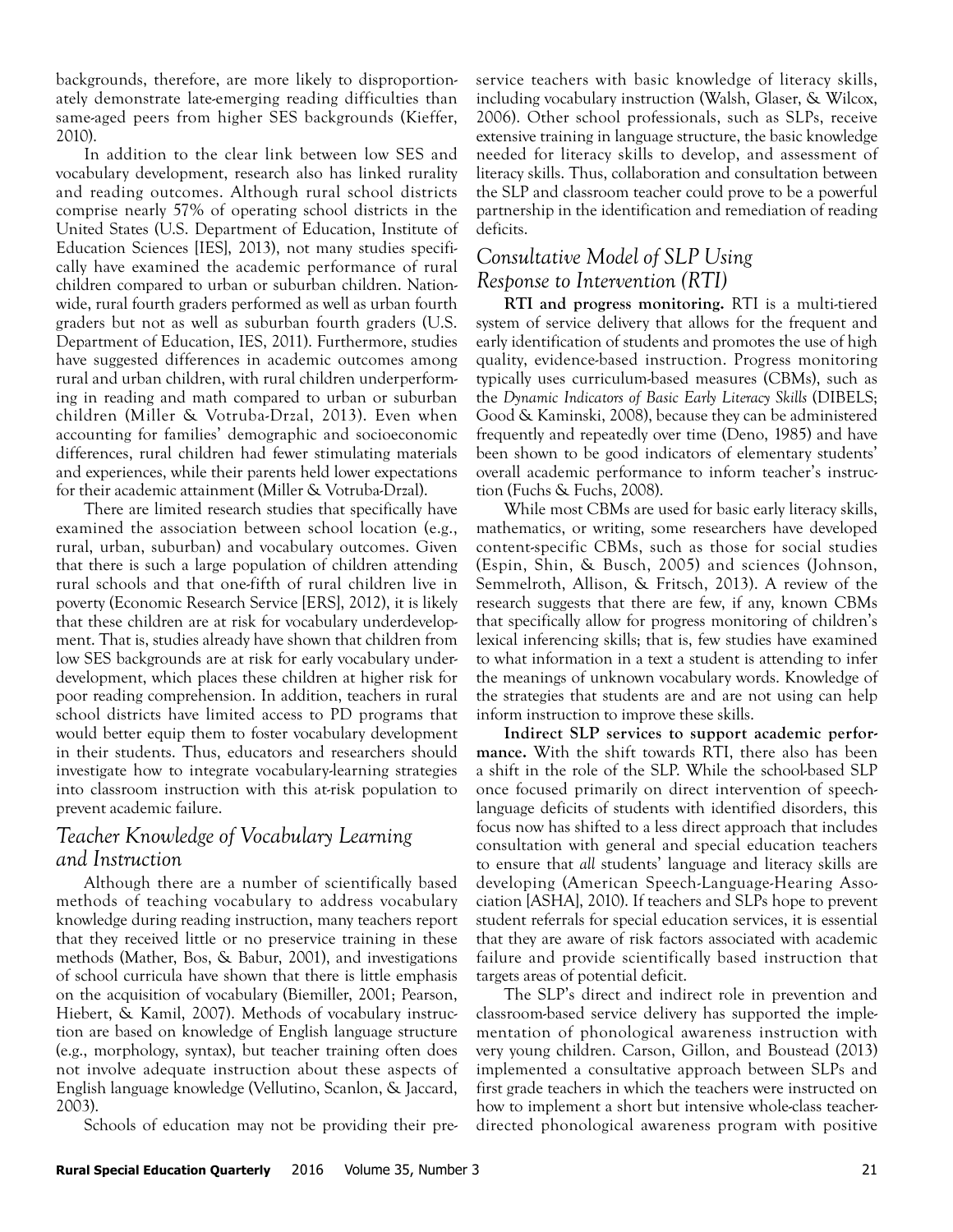results. Another study used a collaborative model with an SLP and general education teacher to teach vocabulary to students with speech-language deficits in kindergarten through third grade (Throneburg, Calvert, Sturm, Paramboukas, & Paul, 2000). Results showed that employing this SLP-teacher collaborative model for teaching vocabulary was more effective than using a classroom-based model in which the SLP taught mini-lessons in the classroom, as well as more effective than using the traditional pull-out model for vocabulary intervention. Most important, using the collaborative model resulted in *all* students demonstrating positive effects on vocabulary development, not just the students with speech-language deficits. Others studies have illustrated the success of the SLP-teacher collaborative model in preschool settings (Pe*ña* & Quinn, 2003), inner city schools (Hadley, Simmerman, Long, & Luna, 2000), and suburban schools (Boyle, McCartney, Forbes, & O'Hare, 2007).

These studies illustrate how collaboration between SLPs and classroom teachers that target whole-classroom instruction and indirect-consultative service delivery can result in positive student gains. Application of such collaborative and consultative models means that more students are receiving the academic support they need and, ultimately, being prevented from being identified as needing special education services.

Although many schools are monitoring students' progress and differentiating instruction accordingly, vocabulary-learning skills, such as the ability to infer the meanings of unknown words, are often not specifically addressed. Reading fluency and reading comprehension skills frequently are examined, but noted difficulties could be related to a variety of language sub-skills, such as syntax or knowledge of discourse structures. Given that economically disadvantaged students in rural areas are at risk for vocabulary underdevelopment and that an impoverished vocabulary is linked to poor reading comprehension skills, effective vocabulary instruction methods and monitoring of vocabulary-learning progress are needed.

**Indirect SLP service delivery using technology.**  Although many of these SLP-teacher collaborative models have been employed *within* the school setting, this model can be challenging in rural schools. That is, most models use a school-based SLP who consults with teachers in the classroom, allowing for the teachers and the SLP to meet frequently to discuss lesson plans, implement efficient progress monitoring, and evaluate the effectiveness of the instruction (Prelock, 2000; Giangreco, 2000; Peña & Quinn, 2003); however, rural SLPs are frequently itinerant and may be present only a few days of the week since they are traveling lengthy distances to service children in multiple schools and rarely have the time or sufficient resources to support teachers (Mashima & Doarn, 2008; Verdon, Wilson, Smith-Tamaray, & McAllister, 2011). As a result, the use of technology may be more effective for rural schoolteachers and SLPs to collaborate and ensure that students are receiving appropriate reading instruction through an indirect service delivery model.

The use of technology, such as telepractice and distance education, has been adopted among SLP professional associations in recognition of the importance of increasing service delivery. Research has shown the use of technology to support teachers' instruction, which in turn fosters acquisition of reading skills among their students. Students demonstrate significant gains in reading skills when instructed by teachers who are receiving technology-based literacy coaching in the form of web-conferencing with teachers and with students (Amendum, Vernon-Feagans, & Ginsberg, 2011; Vernon-Feagans, Kainz, Hedrick, Ginsberg, & Amendum, 2013). A study by Porche, Pallante, and Snow (2012) examined the effects on student reading skills following a teacher PD program delivered via a coaching model, whereby teachers received training and coaching in evidence-based literacy teaching strategies through a consultative model. Within this model, teachers received assistance from coaches and administrators, resulting in significant student gains in word recognition and reading comprehension skills. This emerging body of research demonstrates that both teachers and students can benefit from teacher PD via technology supports and online-based consultation; however, there have been few research studies examining the effectiveness of this model for the development of students' vocabulary-learning strategies.

# **Current Study**

The purpose of this study was to examine how a technology-based teacher PD program impacted the lexical inferencing skills of fourth grade students in rural schools. Rather than providing teachers with a scripted program to follow, an important aspect of the PD program was to guide the teachers in making data-based decisions to inform their instructional practices. The researchers emphasized this critical component of RTI throughout the program. There were two specific research goals: (a) to examine whether rural teachers participating in a technology-based PD program demonstrated significant increases in their knowledge of RTI and vocabulary instruction strategies and (b) to examine the effectiveness of technology-based SLP consultation provided within the PD program with fourthgrade classroom teachers of rural, low SES students to improve their students' lexical inferencing abilities.

## *Method*

**Participants in Data Set 1.** A total of 73 teachers (8 male, 65 female) completed a statewide technology-based PD program for K-12 teachers in a state in the Rocky Mountain region. Most participants (*n* = 69) were Caucasian or Native American (*n* = 4), with most reporting having a B.A. (*n* = 45), or M.A. (*n* = 28) degree. Participants reported teaching for 1-5 years (26%), 6-10 years (31%), 11-15 years (23)%, and 16+ years (19%). Furthermore, 49% of the participants reported working in an elementary school, while 1% reported working in a pre-school, 7% in a junior high/middle school, and 7% in a high school. Eighty-two percent taught at a school with fewer than 500 students, and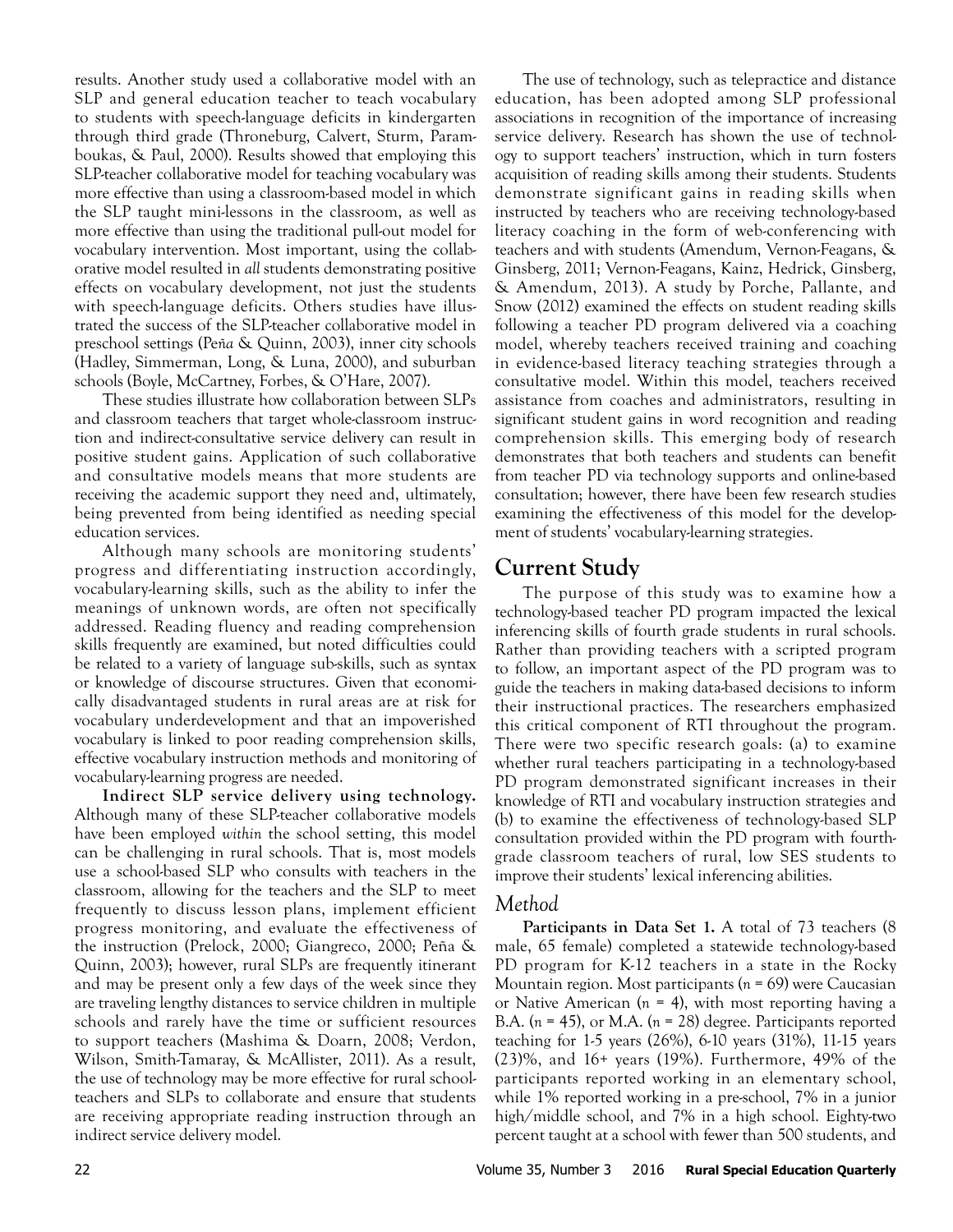all of the participants worked in a town or city with a population of 100 to 5000 people.

**Participants in Data Set 2.** A limited number of teachers  $(n = 3)$  from this PD program agreed to participate further in this investigation by collecting data on their students' lexical inferencing. The investigators selected participants based on several inclusion criteria, with their students serving as the experimental group. First, participants had to teach fourth grade because previous studies have shown that rural students' reading comprehension skills begin to differ significantly from their suburban counterparts at Grade Four (i.e., IES, 2011). Second, teachers needed to agree to collect student data three times during the semester. Third, participants who had another fourthgrade teacher within their school or district, but who was not enrolled in the PD program, could participate. The study required a comparison group; thus, only participants with a matching teacher who did not participate in the PD were included.

Many of the teachers enrolled in the PD program were located in very rural areas, and were often the *only* teacher of that particular grade level in their school or district. Consequently, only 3 fourth-grade general education teachers enrolled in the PD program met the criteria for inclusion in the study, and their students  $(N = 36)$  comprised the experimental group. Students of 3 fourth grade teachers not participating in the PD program comprised the control group (*N* = 36). All teachers completed demographic information on their students: (a) students' ages, (b) gender, (c) race, and (d) eligibility for free or reduced price lunches. All schools were rural and were receiving Title I funding due to the SES backgrounds of the students, and 50% of the students in this sample were eligible for free or reduced price lunch.

Teachers de-identified and coded all student information before submitting it to the researchers. The investigators only included data from students without language or learning disabilities in this study to preserve the homogeneity of the sample. The university's Institutional Review Board approved all procedures prior to implementation. The demographic profiles of the participants are shown in Table 1.

As the investigators selected participants based on classroom placement and teacher, these were not randomly selected. The investigators performed chi-square tests of independence (with Yates Continuity Correction) to determine whether the participants differed with respect to socioeconomic status and gender. There were no significant differences between the two groups with respect socioeconomic status [*X*2 (1, *n* = 72) = 1.34, *p* = .24, *phi* = .17] or gender [*X*2 (1, *n* = 72) = .89, *p* = .35, *phi* = .14]. Fisher's Exact Probability Test revealed no significant differences with regard to race, *p* = 1.0. The investigators performed an independent samples *t*-test and observed no significant differences in participants' ages (in months) for the control (*M* = 122.03, *SD =* 5.23) and experimental groups (*M* = 121.14, *SD =*4.02; *t*(70) *=* .81*, p* = .42).

## *Design and Procedure*

**Teacher PD program.** The investigators provided a 17-week, statewide PD program offered through a university in the Rocky Mountain region to teachers in an online format. One investigator in the Department of Psychology was a licensed psychologist and nationally certified school psychologist and provided instruction focused on the principles of RTI and assessment. The other investigator in the Department of Communicative Sciences and Disorders was a licensed and certified SLP. She provided instruction focused on vocabulary-instruction strategies. The SLP consulted with the teachers at least twice per week during the 17-week program via web conferencing, online discussion forums, emails, and telephone conversations.

The following books were required reading material for the program: *Vocabulary Instruction: Research to Practice*  (Kame'enui & Baumann, 2012), *Essential Readings on Vocabulary Instruction* (Graves, 2009), *Bringing Words to Life: Robust Vocabulary Instruction* (Beck, McKeown, & Kucan, 2002), and *Response to Intervention: Principles and Strategies for Effective Practice* (Brown-Chidsey & Steege, 2010). All of the vocabulary instruction strategies used in this study

#### **Table 1**

*Demographic Profiles of Student Participants*

|            | Age in Years   |              |           | Gender        |    | Race |           |                 |       |                       |
|------------|----------------|--------------|-----------|---------------|----|------|-----------|-----------------|-------|-----------------------|
|            | $\overline{n}$ | $\mathcal M$ | <b>SD</b> | Range         | M  | F    | Caucasian | Native American | Other | Free Reduced<br>Lunch |
| Control    | 36             | 10.2         | 0.39      | $9.8 - 11.4$  | 16 | 20   | 33        | $\overline{2}$  |       | 21                    |
| Experiment | 36             | 10.1         | 0.39      | $9.11 - 11.2$ | 21 | 15   | 33        | 0               | 3     | 15                    |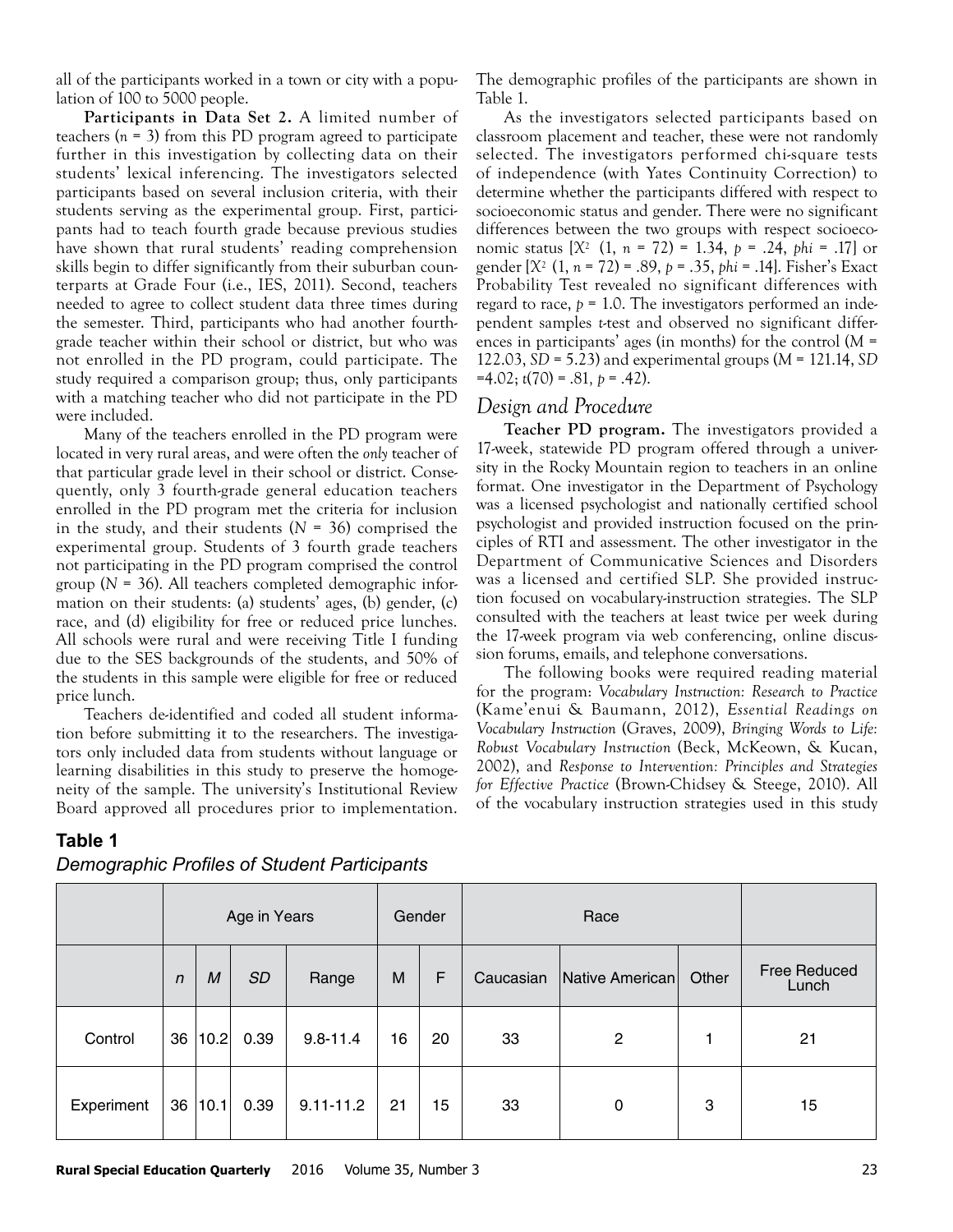are described in detail in these texts. The investigators assigned readings to the teachers on a weekly basis and provided them with detailed instructions and examples of how to implement vocabulary-learning strategies through video modules and web conferencing. They also instructed teachers to incorporate these strategies into their classroom teaching and required them to provide detailed descriptions regarding implementation, similar to annotated lesson plans, to receive credit for participation in the PD program.

 Weeks 1 through 7 targeted RTI and early (preschool) vocabulary development. The investigators did not implement vocabulary-learning strategies in fourth-grade classes until Week 8. The strategies taught each week are illustrated in Table 2. For example, during one week of the PD program, teachers watched a 60-min lecture on selecting vocabulary words for instruction and then were required to select three Tier II words for instruction in their classrooms on Monday. In the assignment, teachers described the readings being used in the classroom, listed several Tier II words encountered in the text, explained why these words were considered Tier II words, and explained the process by which they selected the three that they did. The investigators examined each assignment for accuracy and contacted teachers via email if their vocabulary choices were questionable. After an online discussion of vocabulary selection methods, those teachers modified their selections and

participated in an online discussion related to the implementation of the vocabulary selection strategy. The investigators read all of the discussion board entries to ensure that all teachers were implementing the strategy appropriately and provided feedback and suggestions to all participants. They scheduled each week of the PD program similarly.

**Teacher knowledge of RTI and vocabulary instruction tests.** Teachers in Data Set 1 (*n* = 73) completed a 50-item multiple-choice researcher-created test targeting the principles of RTI and vocabulary instruction strategies prior to this course and again following the course.

**Lexical inferencing probes.** Teachers in the program learned specific methods for teaching vocabulary-learning strategies to their students across the curriculum. Teachers in Data Set 2 (*n* = 6) administered vocabulary probes three times (January, March, and May) to obtain measures of the students' (*n* = 72) performance. That is, they assessed students' lexical inferencing skills prior to the introduction of vocabulary-learning strategies (Time 1/Baseline), 2 months following introduction of these strategies (Time 2), and 4 months following introduction of these strategies (Time 3). The investigators taught teachers how to examine data to differentiate student instruction and how to choose evidence-based interventions and strategies to address their students' needs.

The investigators administered probes to students in

### **Table 2**

| Week           | Professional Development Program Topic                               | <b>Vocabulary-learning Strategy Taught</b>                                                                  |
|----------------|----------------------------------------------------------------------|-------------------------------------------------------------------------------------------------------------|
| 1              | Early Vocabulary Development                                         |                                                                                                             |
| $\overline{2}$ | Principles of Response to Intervention                               | ۰                                                                                                           |
| 3              | Selecting Vocabulary Words for Instruction                           | ۰                                                                                                           |
| 4              | Implementing Response to Intervention                                | ۰                                                                                                           |
| 5              | Overview of Evidence-Based Interventions                             |                                                                                                             |
| 6              | <b>Effective Instruction and Assessment</b>                          |                                                                                                             |
| 7              | Addressing Learning and Behavior Difficulties                        |                                                                                                             |
| 8              | Selecting Individual Words for Instruction                           | <b>Explicit Teaching of Tier II Words</b>                                                                   |
| 9              | <b>Teaching Word-Learning Strategies</b>                             | <b>Identification of Affixes</b>                                                                            |
| 10             | <b>Teaching Prefixes</b>                                             | <b>Explicit Prefix Instruction</b>                                                                          |
| 11             | The Vocabulary-Spelling Connection                                   | Derivational Morphological Patterns in<br>Orthography: Attention to Meaning, Spelling, and<br>Pronunciation |
| 12             | Contextual and Morphemic Analysis                                    | Contextual and Morphemic Analysis                                                                           |
| 13             | <b>Fostering Word Consciousness</b>                                  | Attention to Word Order (Syntax)                                                                            |
| 14             | Developing Word Consciousness                                        | The VINE Intervention                                                                                       |
| 15             | Encouraging Incidental Word Learning                                 | <b>Classroom-based Word Games</b>                                                                           |
| 16             | <b>Figurative Language</b>                                           | <b>Identification of Idioms</b>                                                                             |
| 17             | Using Multimedia to Support Generative<br><b>Vocabulary Learning</b> | <b>Student-created Vocabulary Journals</b>                                                                  |

#### *Professional Development Program Topics by Week*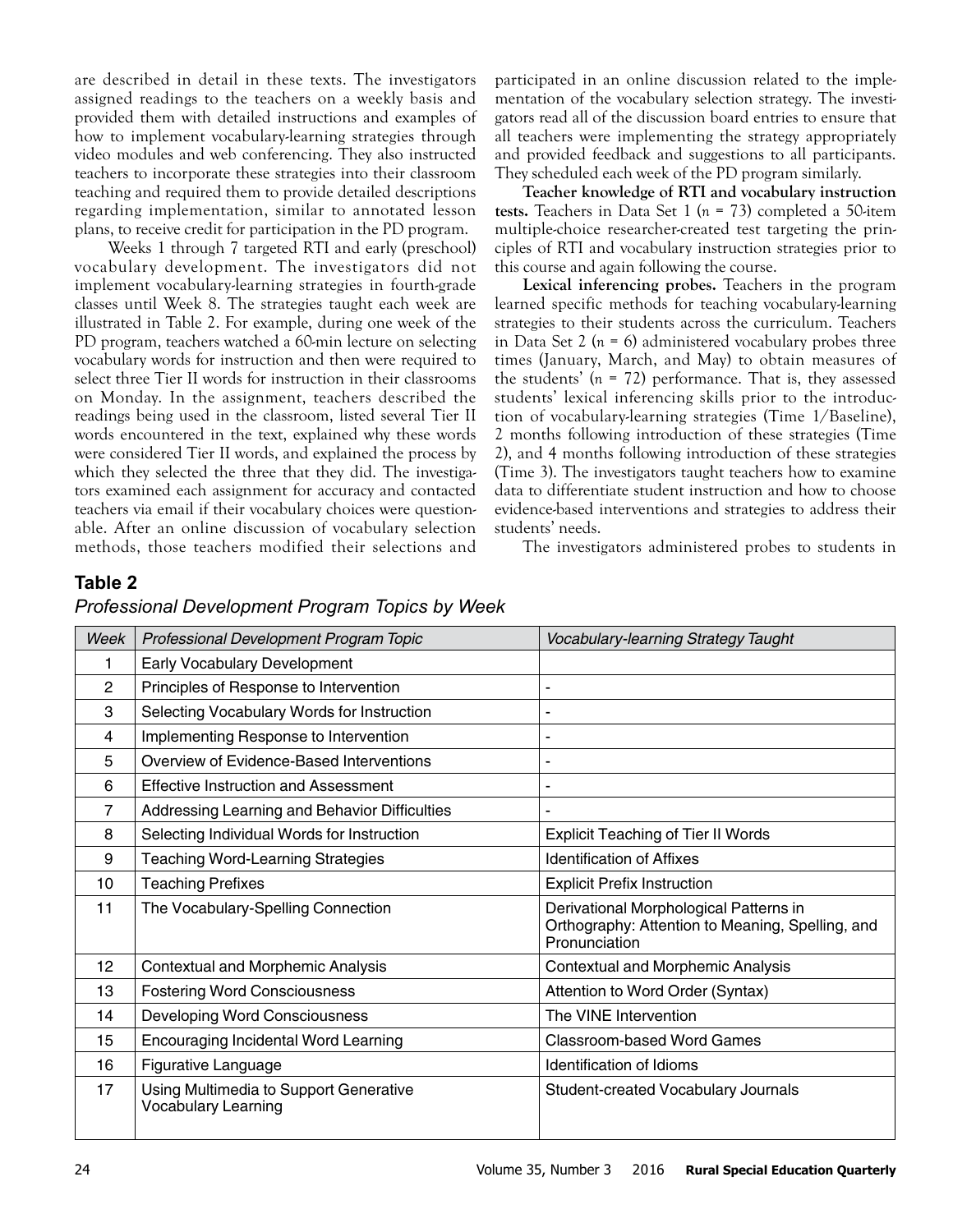the experimental and control groups to assess their development of lexical inferencing. They administered three identical online vocabulary probes during the semester. They created the probes using SurveyMonkey electronic survey software (http://www.surveymonkey.com). They coded each response choice in the online probe according to accuracy prior to administration. Responses could be coded as (a) correct, (b) an error based on response syntactic fit, (c) an error based on semantic fit, or (d) an error based on grapho-phonemic similarity. The investigators calculated results automatically in SurveyMonkey. Each probe required students to infer the meanings of unknown words based on the linguistic context in which the word was encountered. They accomplished this by providing a grade-level reading passage in which two verbs, two nouns, and two adjectives were replaced with nonsense words. The students were to select the meaning of the word based on the linguistic context in which it occurred when presented with a field of four choices. One choice represented the intended (correct response) meaning (e.g., "bleam" = "to capture"). One choice was dissimilar in meaning but differed in no greater than two grapho-phonemic features with the nonsense word (e.g., "bleam" = "blame"). The investigators recorded these as grapho-phonemic errors. One choice was dissimilar in meaning but was within the same syntactic category as the intended meaning (e.g., "bleam" = "to release"). They recorded these as semantic errors. One choice was somewhat within the same semantic category but was not in the same syntactic category (e.g., "bleam" = "criminal"). They recorded these as syntactic errors.

The investigators conducted chi-square tests of independence to examine the relationship between the experimental and control groups' lexical inferencing skills based on these responses. They recorded responses as either correct (1) or incorrect (0) and conducted a mixed between-within subjects ANOVA to assess the effect of the vocabulary instruction on the groups' number of correct responses on the lexical inferencing probe across three time periods.

## *Program Fidelity*

The investigators required teachers of the experimental group to describe how they implemented the vocabulary instruction strategies taught in the course each week in an online forum. The teachers posted to a weekly forum at least three times to receive full credit in the course. The investigators monitored forum entries for accurate application. In instances when a forum entry was posted in which it was unclear as to whether the teacher was implementing the strategy correctly, the investigators requested a clarification. In instances when a teacher's forum entry indicated that the teacher may have been implementing a strategy incorrectly, the investigators provided a concrete example of how to implement the strategy and required that teacher to report on her "repaired" implementation of that strategy. All teachers correctly implemented the strategies taught in the course by the end of each week.

#### *Results*

**Teacher knowledge of RTI and vocabulary instruction**. The investigator conducted a paired-samples *t*-test to evaluate the impact of the PD program on teachers' pre- and post-test scores on the RTI and Vocabulary Instruction test. There was a statistically significant increase in test scores from pre-test (*M*= 24.2, *SD* = 6.45) to post-test (*M*= 36.3, *SD* = 4.72), *t* (71) = -12.78, *p* < .0001 (two-tailed). The eta squared statistic (.70) indicated a large effect size.

**Lexical inferencing.** The investigators compared students' lexical inferencing skills at Time 1/Baseline, Time 2, and Time 3. A one-way ANOVA revealed no significant Group X Time interaction with regard to the number of correct responses produced by the control and experimental groups, Wilks' Lambda = .94, *F* (2, 69) = 2.03, *p* = .139, partial eta squared = .056, nor was there a substantial main effect for time, Wilks' Lambda = .97, *F* (2, 69) = 1.02, *p* = .154, partial eta squared = .029. When they compared the number of grapho-phonemic errors across the three times, they observed no significant effect for time, Wilks' Lambda = .99, *F* (2, 69) = .03, *p* = .972, partial eta squared = .001, but they found a significant Group X Time interaction, Wilks' Lambda = .91, *F* (2, 69) = 3.24, *p* = .045.

To further examine the lexical inferencing skills of both groups across time, the investigators compared how their responses were distributed across type (i.e., correct response, semantic error, syntactic error, or graphophonemic error). They conducted chi-square tests of independence to determine whether the response patterns of students who were and were not receiving instruction in vocabulary-learning strategies followed a similar progression. That is, in addition to calculating the proportion of correct responses, they wanted to examine changes in error responses to determine incremental improvements over time. The relation between Time 1 responses and Group was not significant, x2 (3, *n* = 432) = .102, *p* = .216, Cramer's  $V = .102$ , indicating that both groups responded similarly before the vocabulary-learning strategies were introduced. The relation between Time 2 responses and Group was significant,  $x^2$  (3,  $n = 432$ ) = 10.4,  $p = .015$ , Cramer's V = .155, as was the relation between Time 3 and Group,  $x^2$  (3, *n* = 432) = 13.27, *p* = .004, Cramer's V = .175, indicating a small significant effect size.

Figures 1 through 4 show the percentage of each group's correct responses, incorrect responses based on semantic similarity (syntactic error), incorrect responses based on syntactic fit (semantic error), and incorrect responses based on grapho-phonemic similarity on each of the three probes. Both groups exhibited similarity in response patterns in that both increased the number of correct responses and decreased the number of incorrect responses based on semantic and syntactic fit over time. The investigators observed group differences in the number of incorrect responses based on grapho-phonemic similarity. The experimental group exhibited a decrease in the number of errors over time while the control group exhibited an increase in the number of errors.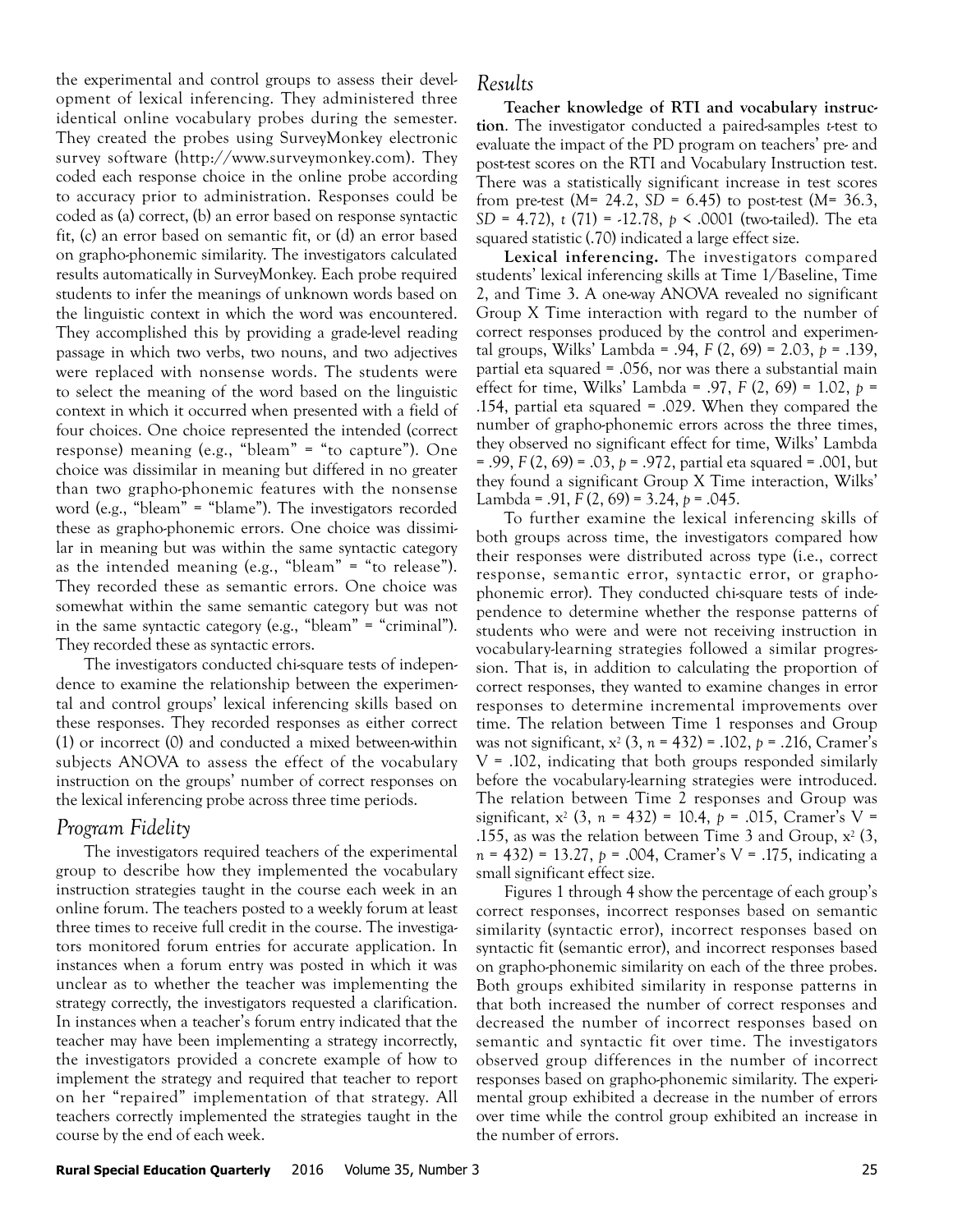

*Figure 1.* Percentage of correct responses across probes at Times 1, 2, and 3.



*Figure 3. Percentage of errors based on syntactic fit across probes at Times 1, 2, and 3.*



*Figure 2.* Percentage of errors based on semantic similarity across probes at Times 1, 2, and 3.



*Figure 4.* Percentage of errors based on grapho-phonemic similarity across probes at Times 1, 2, and 3.

## **Discussion**

The purpose of this investigation was to examine how a technology-based PD program in which an SLP consulted with classroom teachers on scientifically based vocabulary instruction affects the lexical inferencing skills of students from rural and low socioeconomic backgrounds. Rural schools often lack resources, including full-time SLPs, to sufficiently and effectively meet students' vocabulary development. SLPs who provide services to rural teachers and students often work in schools that are miles apart, and teachers have limited access to professional development compared to their counterparts in urban areas (Mollenkopf, 2009). As a result, this investigation contributes to the existing research by highlighting how technology-based PD programs using weekly coaching and training can benefit students' vocabulary development.

The first goal in this investigation was to determine whether teachers would demonstrate significant improvement in their knowledge of RTI principles and vocabulary teaching strategies after participating in a technology-based PD program. Results of the pre- and post-test scores on this measure indicated that was indeed the case; teachers performed significantly better at post-test. Many teachers reported that, prior to participating in this PD program, they had not learned of using contextual analysis as a method for determining the meaning of an unknown word in a text. They explained that this was an extremely useful strategy, while also being very easy to implement. For example, one teacher reported that, when reading *Charlotte's Web* (White, 1952), a student encountered the

word *spinneret*. She explained that, after instruction in the contextual analysis strategy, the student examined the sentence in which the word was encountered and stated that a spinneret must be the part of the spider's body that she holds her silk in before she uses it to spin her web. Prior to introducing this strategy, the teacher explained that this student frequently guessed the meanings of unknown words based on that word's grapho-phonemic similarity to a known word, such as guessing *spinneret* must mean *spinach*.

The second goal in this investigation was to examine changes in lexical inferencing skills based on contextual information in rural, low SES fourth-graders whose teachers did and did not participate in the online PD program. Results of the study showed that fourth graders in the experimental group demonstrated noted improvements in their lexical inferencing skills, particularly related to decreases in their graphophonemic similarity errors. Interestingly, while there were no statistically significant group differences in the number of correct responses on each of the probes, analysis of the incorrect responses revealed students in the experimental group demonstrated steady *decreases* in errors based on graphophonemic similarity, while the control group demonstrated *increases* in errors of this type. That is, while both groups demonstrated increases in the number of correct responses across time and decreases in the number of incorrect responses based on semantic and syntactic fit across time, there were contrasts in how these fourth graders recognized differences in grapho-phonemic features with a nonsense word. Fourth graders in the experimental group modified their lexical inferencing strategies over time, with the measure of lexical inferencing being sensitive to those changes.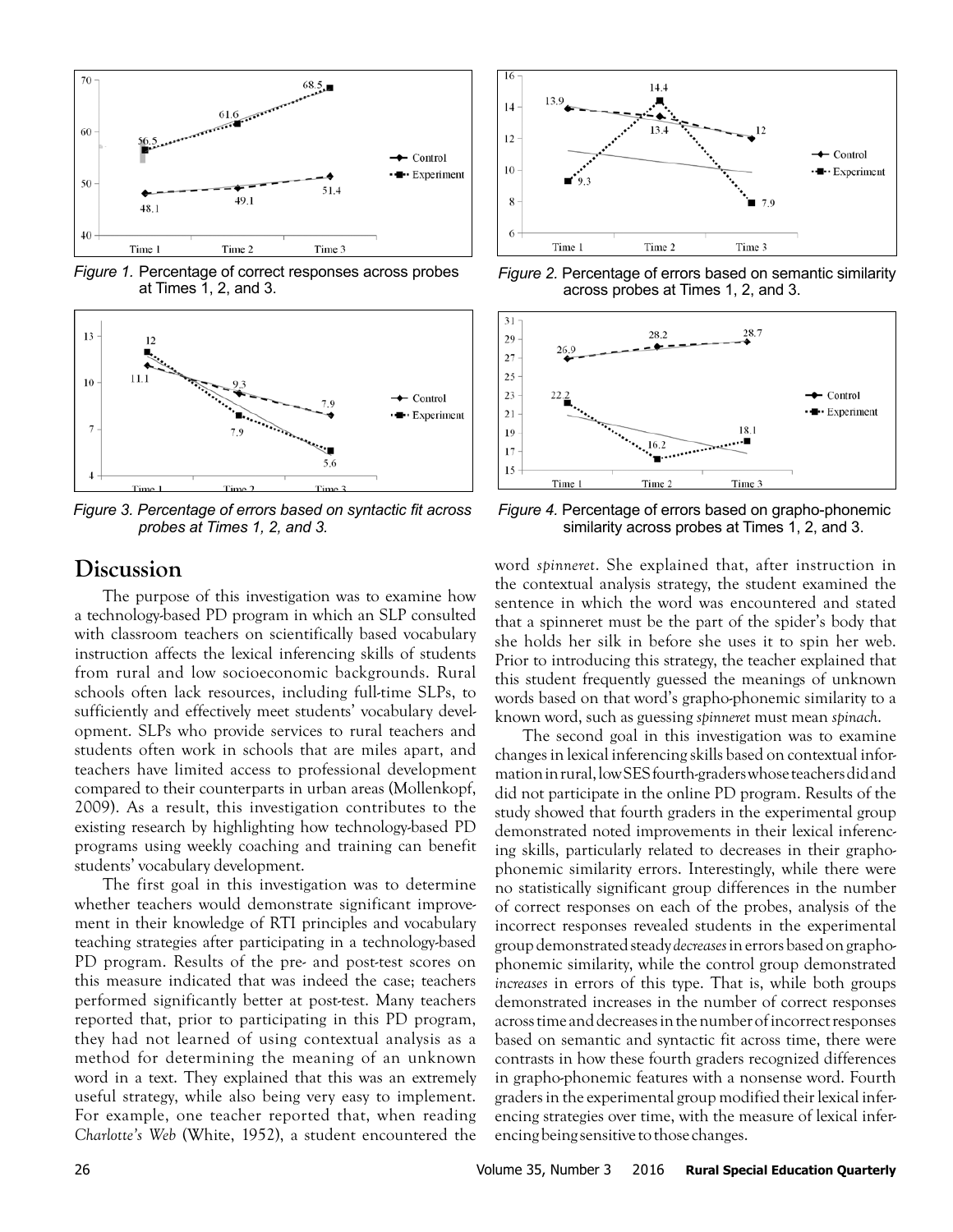Selecting responses based on grapho-phonemic similarity to the nonsense word was the least effective lexical inferencing strategy. Fourth grade students using this strategy did not appear sensitive to the linguistic context in which the word occurred and did not base their choices on the semantic or syntactic fit of that word in the sentence. As students in the experimental group made fewer errors based on grapho-phonemic similarity across time, this suggests that their sensitivity to linguistic context increased with instruction in vocabulary-learning strategies. This finding also supports the theory that vocabulary is learned incrementally over time (Stahl, 2003). Progress monitoring tools that are designed to examine students' error patterns may be more sensitive to students' responsiveness to instruction than progress monitoring tools that are only used to report the number of correct responses.

In the present investigation, teachers in the experimental group were quick to adopt instructional strategies that increased their students' syntactic and semantic awareness in determining the meanings of unfamiliar words. As the investigators were monitoring the weekly discussion forums for treatment fidelity, they noted that many teachers reported that the instructional sequence for increasing students' ability to derive word meaning from context (Goerss, Beck, & McKeown, 1999) was particularly successful. These teachers explained that, by simply paraphrasing the reading passages before their students read them and emphasizing the overall *meaning* of the context, their students were better able to identify the relationship between the context and the unknown word. When students were more sensitive to the role the unknown word played within the context of the reading passage, the better able they were to infer the correct meaning of that unknown word. The teachers in the experimental group also reported that this strategy was easily applied across content areas and required minimal preparation. They indicated that they used this strategy when providing instruction in math, science, and social studies, as well as English Language Arts. They also indicated that the periodic lexical inferencing probes provided them with the feedback needed to make data-based decisions based on their students' responses to vocabulary instruction strategies.

### *Limitations and Future Directions*

Several limitations of this study warrant discussion. First, the sample size was relatively small and homogenous. Most of the participants and all of the teachers in Data Set 2 were Caucasian, which is representative of the ethnic composition in this region of the country. The classroom sizes in these rural areas in the northwest were small (approximately 10 students); so 3 fourth-grade classes were combined to form each group (*N* = 36). Future research studies should examine whether a consultative model would be effective with a larger, more heterogeneous sample of students and teachers.

Second, the investigators measured treatment fidelity through self-report from and communication with the

teachers. Direct observation of the teachers' implementation of vocabulary-learning strategy instruction was not feasible since participating schools were as far as 500 miles away. Teachers instead reported how they implemented each of the vocabulary-learning strategies into their lessons. Direct observation and modeling may have resulted in a more rapid adoption of the vocabulary-learning strategies and would have been more reliable evidence of accuracy. Indeed, other researchers have utilized web cameras and other technology to facilitate consultation and collaboration (Vernon-Feagans et al., 2013). The investigators also had considered providing the teachers with written "scripts" to follow in their instruction, but this would not have provided accurate information about the external validity of the consultative model. This provision of scripts also would have been counterproductive to the teachers evaluating their students' error patterns on the probes and adapting their instruction to meet their specific needs. Although the investigators recognized the need for control in the study, they elected to give the teachers the freedom to choose the strategies that they felt would best benefit their students since this was more representative of the consultative model. Future studies might involve the use of video recordings or written transcripts of classroom instruction to more accurately assess treatment fidelity.

Third, this study would have been more robust had the investigators directly measured participating students' reading skills. If the experimental and control groups were found to have commensurate reading scores at baseline, and the experimental group were to outperform the control group after the instructional period, this would have provided greater evidence of the impact of this study. Since all students participating in this investigation were being periodically assessed using either *Dynamic Indicators of Basic Early Literacy Skills* (DIBELS; Dynamic Measurement Group, 2008; Good & Kaminski, 1996) or *Measures of Academic Progress* (MAP; Northwest Evaluation Association, 2012), the investigators attempted to obtain the oral reading fluency scores of both groups of students. These attempts were unsuccessful for a few reasons. The investigators relied on the teachers to report their students' oral reading fluency scores when reporting other demographic data. Some teachers found interpreting the DIBELS and MAP scores confusing and reported unreliable scores. For example, one student's oral reading fluency score was reported to be 488 words correct per min (WCPM). The investigators repeatedly attempted to clarify which score should be reported and demonstrated how that score could be found on each of the progress monitoring tools' score sheets. Even after multiple attempts to report the oral reading fluency scores of their students, some teacher's reported scores appeared very unlikely (e.g., over 400 WCPM), so the investigators abandoned their efforts at obtaining oral reading fluency scores.

Overall, this study contributes to the growing body of literature on the effects of indirect SLP service models on student outcomes. In fact, the efficacy of indirect service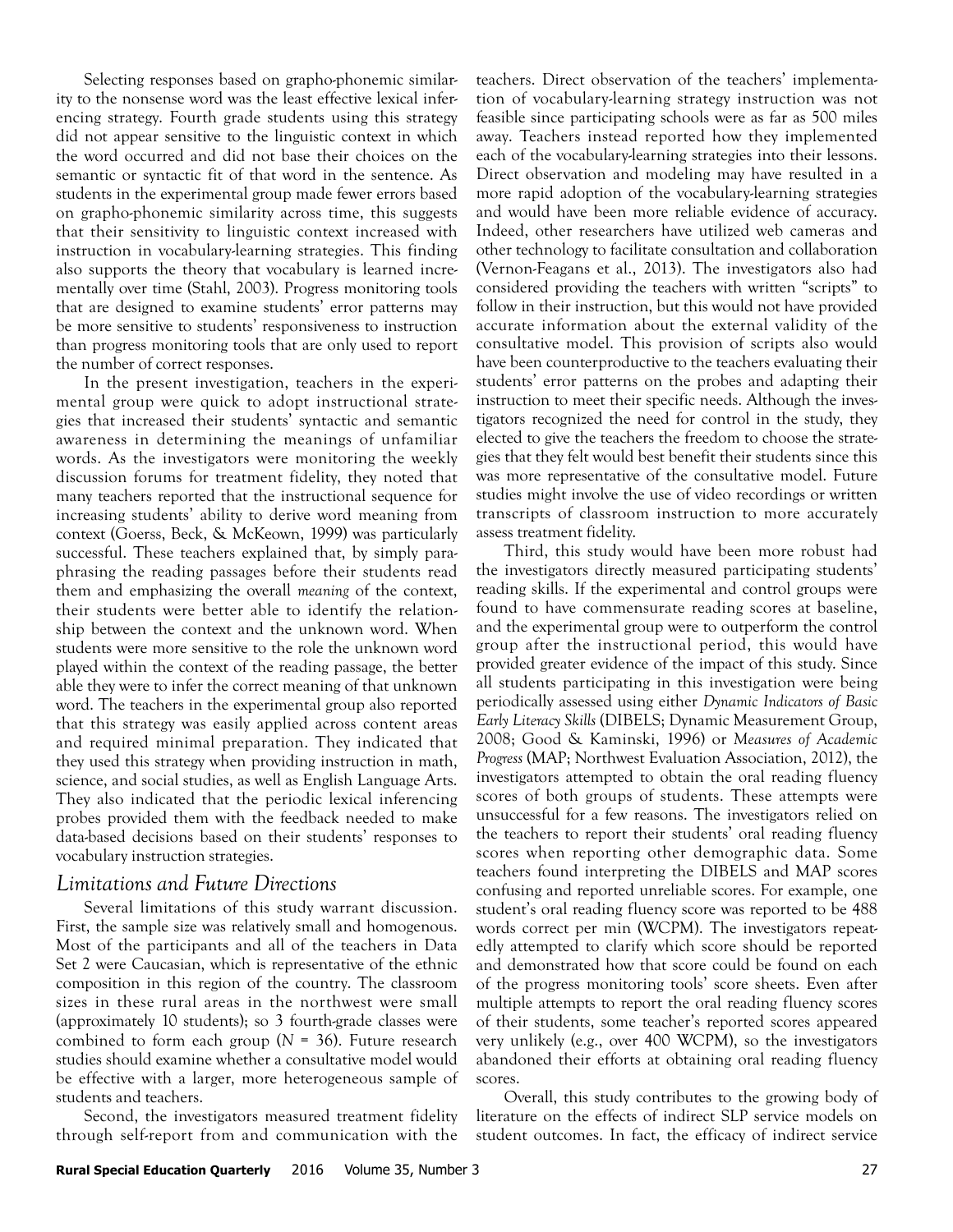delivery should continue to be examined in the field of school-based speech-language pathology. Implementation science can be a useful methodology to better understand how evidence-based vocabulary strategies can be implemented in schools. Understanding the processes by which evidence-based practices are being implemented in school systems, the key elements that make up those practices, as well the specific stakeholders involved, are key elements in ensuring the effective implementation of evidence-based practices (Fixsen, Naoom, Blase, Friedman, & Wallace, 2005). Given the lack of resources in rural schools, SLPs are becoming increasingly important in collaborating and consulting with teachers to implement effective vocabulary strategies and to monitor student progress to ensure those strategies are effective for all students. Future studies should examine how SLPs can play an important role in moving the science of vocabulary instruction to practice.

# **Clinical Implications**

Preliminary findings of this study may help inform school-based SLPs in selecting service delivery models. In this study, the investigators consulted with classroom teachers and provided them with information about the principles of RTI and evidence-based vocabulary instruction strategies. The researchers did not, however, provide direct instruction or intervention to their students, who were the subjects of this investigation. Yet, participants in the experimental group demonstrated significant improvements in their use of lexical inferencing strategies when

## **References**

Alderson, J. (2000). *Assessing reading*. Cambridge, United Kingdom: Cambridge University Press.

Amendum, S., Vernon-Feagans, L., & Ginsberg, M. (2011). The effectiveness of a technologically facilitated classroom-based early reading intervention. *The Elementary School Journal, 112*(1), 107-131.

American Speech-Language-Hearing Association. (2010). *Roles and responsibilities of speech-language pathologists in schools* [Professional Issues Statement]. Retrieved from www.asha.org/policy.

Anderson, R. C., & Freebody, P. (1981). Vocabulary knowledge. In J. Guthrie (Ed.), *Comprehension and teaching: Research reviews* (pp. 77-117). Newark, DE: International Reading Association.

Beck, I., McKeown, M., & Kucan, L. (2002). *Bringing words to life: Robust vocabulary instruction.* New York, NY: Guilford Press.

Biemiller, A. (2001). Teaching vocabulary. *American Educator, 25*(1), 24-28.

Biemiller, A., & Boote, C. (2006). An effective method for building meaning vocabulary in primary grades. *Journal of Educational Psychology, 98*(1), 44-62.

Biemiller, A., & Slonim, N. (2001). Estimating root word vocabulary growth in normative and advantaged populations: Evidence for a common sequence of vocabulary acquisition. *Journal of Educational Psychology, 93*(3), 498-520.

Boulware-Gooden, R., Carreker, S., Thornhill, A., & Joshi, R. M. (2007). Instruction of metacognitive strategies enhances reading comprehension and vocabulary achievement of thirdgrade students. *The Reading Teacher*, *61*(1), 70-77.

their teachers incorporated vocabulary-learning strategies into their lessons. These findings lend support to the consultative model of SLP service delivery, which may be more a viable alternative to the more traditional "pull-out" model of intervention for itinerant SLPs who must travel long distances to schools in remote areas, much like the schools involved in this study. This model also appears to be efficient in providing whole-classroom instruction, particularly with groups of students who are at risk for vocabulary underdevelopment. The students who participated in this study had not been identified as having language disorders but were isolated in rural northwest communities characterized by economic disadvantage, and the experimental group demonstrated more sophisticated lexical inferencing strategies than did the control group by the end of the semester.

Findings from this study also may be useful in selecting or designing tools for monitoring students' incremental progress in vocabulary learning. Vocabulary knowledge develops incrementally with repeated exposures to words; so many static assessment tools are not sensitive to small, incremental changes in students' vocabulary knowledge. By analyzing the types of errors a student exhibits on a lexical inferencing probe, such as the one used in this study, SLPs can identify the strategies that a student is using to determine the meanings of unknown words and then adapt interventions accordingly. SLPs also can consult with the students' classroom teachers to ensure that whole-classroom instruction involves vocabulary-learning strategies.

Boyle, J., McCartney, E., Forbes, J., & O'Hare, A. (2007). A randomised controlled trial and economic evaluation of direct versus indirect and individual versus group modes of speech and language therapy for children with primary language impairment. Health Technology Assessment, 1125, 1–15.

Brown-Chidsey, R. & Steege, M. (2010). *Response to intervention: Principles and strategies for effective practice.* New York, NY: Guilford Press.

Carson, K. L., Gillon, G.T., & Boustead, T.M. (2013). Classroom phonological awareness instruction and literacy outcomes in the first year of school. *Language, Speech, and Hearing Services in Schools, 44*, 147-160.

Chall, J. S., Jacobs, V. A., & Baldwin, L. E. (1990). *The reading crisis: Why poor children fall behind*. Cambridge, MA: Harvard University Press.

Deno, S. L. (1985). Curriculum-based measurement: The emerging alternative. *Exceptional Children,* 52, 219–232.

Dynamic Measurement Group. (2008). *DIBELS 6th edition technical adequacy information.* Eugene, OR: Author. Retrieved from http://dibels.org/pubs/html

Economic Research Service. (2012). *Rural America at a glance: 2012 edition.* Washington, DC: Author. Retrieved from http:// www.ers.usda.gov/publications/cb-economic-brief/cb21.aspx

Espin, C. A., Shin, J., & Busch, T. W. (2005). Curriculum-based measurement in the content areas: Vocabulary matching as an indicator of progress in social studies learning. *Journal of Learning Disabilities, 38*, 353-363. doi: 10.1177/00222194050380041301

28 Volume 35, Number 3 2016 **Rural Special Education Quarterly**